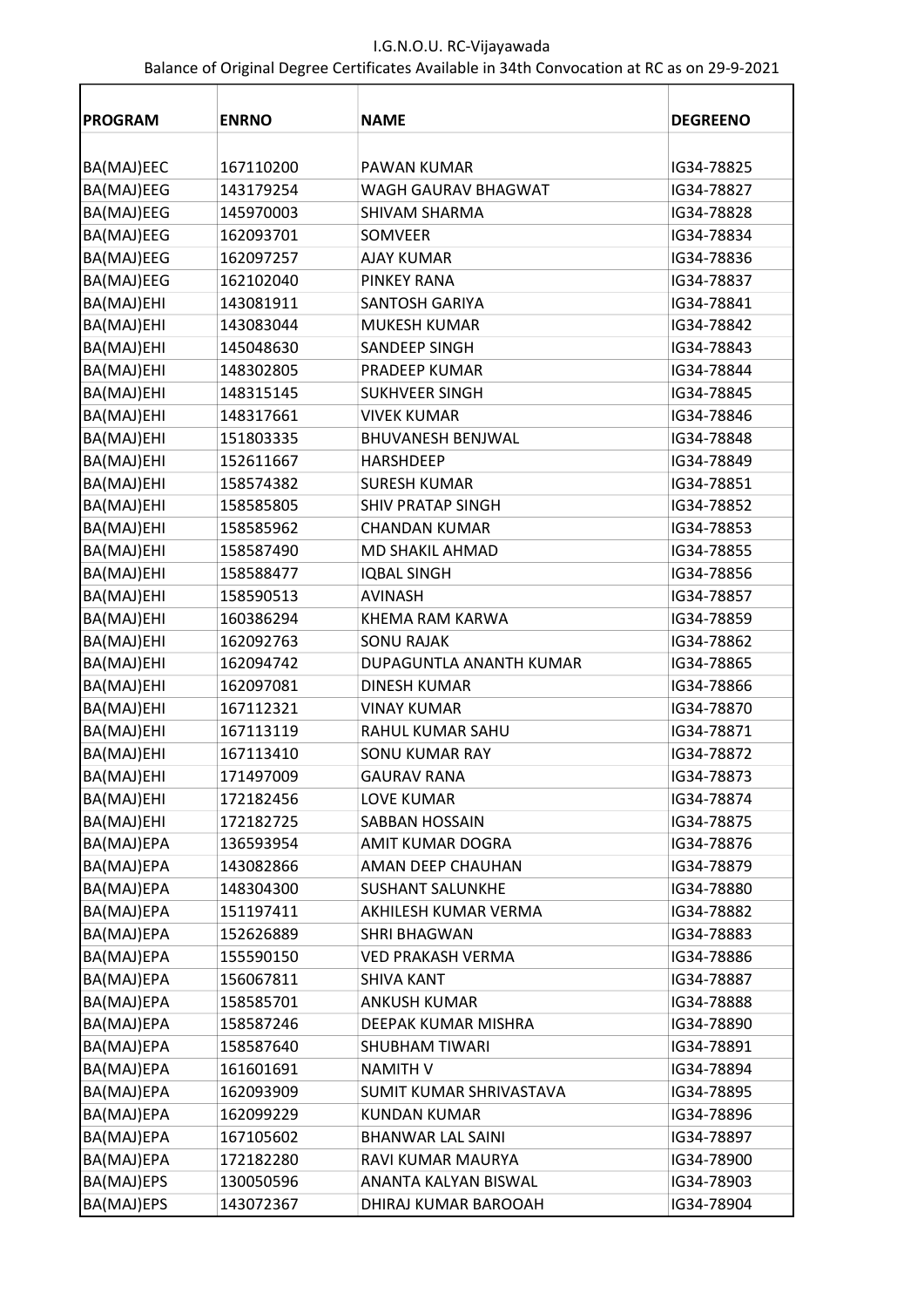| <b>PROGRAM</b> | <b>ENRNO</b> | <b>NAME</b>                 | <b>DEGREENO</b> |
|----------------|--------------|-----------------------------|-----------------|
| BA(MAJ)EPS     | 152625300    | <b>BABU BADATYA</b>         | IG34-78905      |
| BA(MAJ)EPS     | 152625697    | <b>RAJAN THAKUR</b>         | IG34-78906      |
| BA(MAJ)EPS     | 158589200    | PANKAJ KUMAR                | IG34-78908      |
| BA(MAJ)EPS     | 167111691    | DEVESH SINGH BHADORIYA      | IG34-78913      |
| BA(MAJ)ESO     | 148316430    | LAXMAN KUMAR YADAV          | IG34-78918      |
| BA(MAJ)ESO     | 152625357    | <b>ACHAL SINGH</b>          | IG34-78919      |
| BA(MAJ)ESO     | 158571466    | <b>ANAND KUMAR SINGH</b>    | IG34-78923      |
| BA(MAJ)ESO     | 158590061    | RAJAN KUMAR JHA             | IG34-78924      |
| BA(MAJ)ESO     | 162092115    | KULDEEP YADAV               | IG34-78926      |
| BA(MAJ)ESO     | 162092258    | WAHENGBAM JAGAJIT SINGH     | IG34-78927      |
| BA(MAJ)ESO     | 162092351    | <b>MILAN KUMAR</b>          | IG34-78928      |
| BA(MAJ)ESO     | 162099007    | PRADEEP SINGH               | IG34-78931      |
| BA(MAJ)ESO     | 165358726    | <b>HARKARAN RAM SARAN</b>   | IG34-78932      |
| BA(MAJ)ESO     | 167112876    | <b>KUMAR SATYAM</b>         | IG34-78936      |
| BA(MAJ)ESO     | 167112970    | <b>SATISH KUMAR</b>         | IG34-78937      |
| BA(MAJ)ESO     | 172182005    | <b>SHASHI KUMAR</b>         | IG34-78940      |
| BA(MAJ)ESO     | 172182836    | <b>ARVIND MISHRA</b>        | IG34-78943      |
| BA(ORD)        | 130837322    | <b>VIKASH KUMAR</b>         | IG34-78948      |
| BA(ORD)        | 143080411    | <b>ANUP KUMAR</b>           | IG34-78949      |
| BA(ORD)        | 143080522    | JITENDRA KUMAR YADAV        | IG34-78950      |
| BA(ORD)        | 143090981    | SANDEEP                     | IG34-78951      |
| BA(ORD)        | 148315256    | <b>RAMSINGH GURJAR</b>      | IG34-78954      |
| BA(ORD)        | 148317084    | PRABHU RAM SAMOTA           | IG34-78955      |
| BA(ORD)        | 148317149    | PRAVIN KUMAR VERMA          | IG34-78956      |
| BA(ORD)        | 152148941    | SUDHIRA PRADHAN             | IG34-78957      |
| BA(ORD)        | 152626674    | <b>AJEET KUMAR</b>          | IG34-78959      |
| BA(ORD)        | 158575868    | KANISHTA KUMAR SAHU         | IG34-78961      |
| BA(ORD)        | 158586480    | <b>SUMIT KISHORE</b>        | IG34-78963      |
| BA(ORD)        | 158587547    | <b>RAMVIR SINGH</b>         | IG34-78964      |
| BA(ORD)        | 158588982    | <b>SURAJ BHARGAR</b>        | IG34-78969      |
| BA(ORD)        | 158590008    | PREM SINGH                  | IG34-78971      |
| BA(ORD)        | 162093378    | <b>SACHIN PANDEY</b>        | IG34-78975      |
| BA(ORD)        | 162094323    | <b>SUBHASH CHANDRA</b>      | IG34-78979      |
| BA(ORD)        | 162094560    | <b>NAVEEN KUMAR</b>         | IG34-78980      |
| BA(ORD)        | 162094964    | RITURAJ ANAND               | IG34-78981      |
| BA(ORD)        | 162097913    | <b>JITENDER SINGH</b>       | IG34-78982      |
| BA(ORD)        | 163076263    | LALIT KUMAR JAT             | IG34-78986      |
| BA(ORD)        | 166297599    | <b>INTUR VAISHNAVI BABU</b> | IG34-78990      |
| BA(ORD)        | 167110786    | <b>SANTOSH KUMAR</b>        | IG34-78993      |
| BA(ORD)        | 167112622    | RAHUL SHARMA                | IG34-78999      |
| BA(ORD)        | 167112679    | PRAHALAD                    | IG34-79000      |
| BA(ORD)        | 168027723    | RAJESH KUMAR SAHU           | IG34-79005      |
| BA(ORD)        | 170130563    | SHAIK BRAHMA TEJA           | IG34-79007      |
| BA(ORD)        | 170130642    | VALLABHANENI RAJASEKHAR     | IG34-79009      |
| BA(ORD)        | 172182495    | <b>AVNISH KUMAR</b>         | IG34-79013      |
| BA(ORD)        | 172182915    | <b>NAVEEN</b>               | IG34-79015      |
| BA(ORD)        | 172183275    | <b>VIPIN SINGH</b>          | IG34-79017      |
| BA(ORD)        | 172183995    | RAHUL KUMAR                 | IG34-79019      |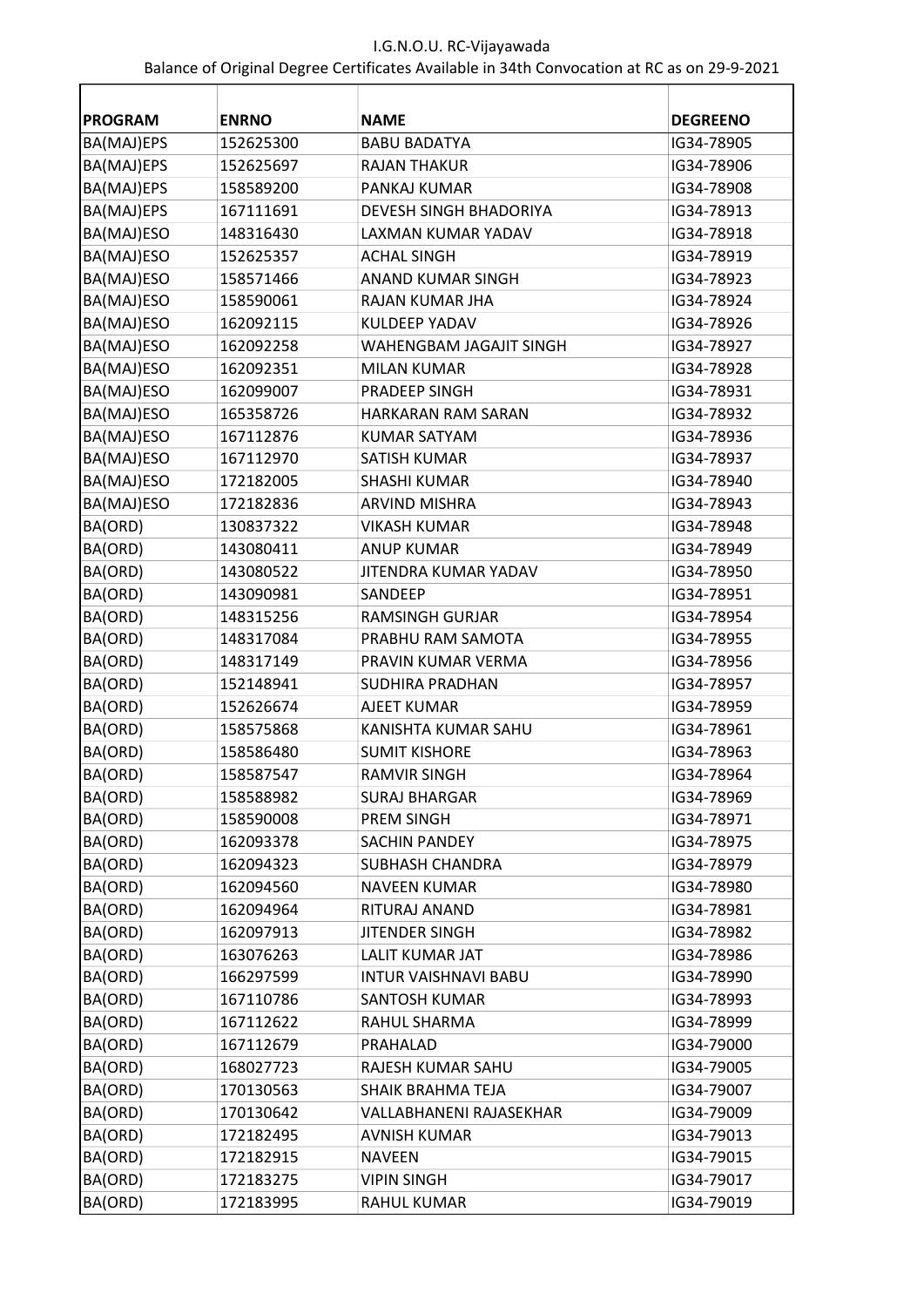| <b>PROGRAM</b> | <b>ENRNO</b> | <b>NAME</b>                      | <b>DEGREENO</b> |
|----------------|--------------|----------------------------------|-----------------|
| BA(ORD)        | 172247360    | ANNA MARY A                      | IG34-79021      |
| BA(ORD)        | 172247378    | <b>ANTHONY MARY M</b>            | IG34-79022      |
| BA(ORD)        | A10002004    | NAGARAJU NAIDU                   | IG34-79024      |
| BA(ORD)        | A10808720    | M GANGA PRATAPA REDDY            | IG34-79025      |
| BA(ORD)        | A20802797    | RAYANKULA ADIKESAVANAIDU         | IG34-79026      |
| <b>BCOM</b>    | 147408672    | <b>HARISH KATARI</b>             | IG34-79027      |
| <b>BCOM</b>    | 166290793    | H S MOUNIKA SAILAJA              | IG34-79028      |
| <b>BCOM</b>    | 166294332    | <b>KAKAD ASIF KHAN</b>           | IG34-79030      |
| <b>BCOM</b>    | 166295040    | SHAIK M TEHSEEN FATHIMA          | IG34-79031      |
| <b>BCOMAF</b>  | 136869253    | PALADUGU RAMYA SRI               | IG34-79035      |
| <b>BCOMAF</b>  | 136871909    | MUPPALA BHARATH                  | IG34-79036      |
| <b>BCOMAF</b>  | 142143731    | VADAREVU MUKESH PRABHU           | IG34-79037      |
| <b>BCOMAF</b>  | 147405803    | MOHAMMAD MAHABOOB SHAREEF        | IG34-79038      |
| <b>BCOMAF</b>  | 147410701    | LANKA RESHMA                     | IG34-79040      |
| <b>BCOMAF</b>  | 151801467    | MURALI VENKOJI BABU UPASI        | IG34-79041      |
| <b>BCOMAF</b>  | 157616874    | SANDESH KUMAR R JAIN             | IG34-79045      |
| <b>BCOMAF</b>  | 166293853    | PATTEMU PRANAV KUMAR             | IG34-79052      |
| <b>BCOMAF</b>  | 166294142    | TOPALLE SAI CHARAN               | IG34-79053      |
| <b>BCOMAF</b>  | 166295169    | KUDIPUDI DEVI MADHURI            | IG34-79054      |
| <b>BCOMAF</b>  | 166295287    | PENAGATI VARA PRASAD             | IG34-79055      |
| <b>BCOMAF</b>  | 166298315    | TUTUPALLI SAI MADHAVI            | IG34-79057      |
| <b>BCOMAF</b>  | 166298569    | NUKAVARAPU GOPICHAND             | IG34-79058      |
| <b>BCOMAF</b>  | 172248348    | NIKHITHA B                       | IG34-79059      |
| <b>BCOMAF</b>  | 172248940    | PRATAP TALLURI                   | IG34-79061      |
| <b>BCOMAF</b>  | 178035655    | CHEPURI RAVINDRA BABU            | IG34-79062      |
| <b>BCOMAF</b>  | 178036696    | NARAYANAPURAM SHAIK AMEENA       | IG34-79064      |
| <b>BCOMAF</b>  | 178974892    | AVVARI SREELEKHA                 | IG34-79068      |
| <b>BCOMAF</b>  | 178974989    | <b>VEERAMALLA SWATHI</b>         | IG34-79069      |
| <b>BCOMAF</b>  | 178975278    | V THULASI RAM                    | IG34-79072      |
| <b>BCOMAF</b>  | 178975292    | NALLA MOHINIVERA SUMITHRA DEVI   | IG34-79074      |
| <b>BCOMAF</b>  | 178976406    | JAMPANI BIKSHALU BABU            | IG34-79075      |
| <b>BCOMAF</b>  | 178976595    | KOMMURU NAGA SRAVANA             | IG34-79076      |
| <b>BCOMAF</b>  | 178977479    | V S L PRAGNA BONDADA             | IG34-79081      |
| <b>BCOMAF</b>  | 178978234    | <b>BH DILEEP</b>                 | IG34-79083      |
| <b>BCOMAF</b>  | 183921713    | CHALLAGULLA HEMANTH              | IG34-79084      |
| <b>BCOMAF</b>  | 183921824    | CHEEDELLA SURYA KISHAN           | IG34-79085      |
| <b>BCOMAF</b>  | 183922872    | GUNDAVARAPU SRUJANA              | IG34-79088      |
| <b>BCOMAF</b>  | 183926902    | MUTYALA VENKATA VINOD            | IG34-79091      |
| <b>BCOMAF</b>  | 183927080    | DAVULURI PRAKASH RAJ             | IG34-79092      |
| <b>BCOMAF</b>  | 184498148    | POTLA SANDEEP                    | IG34-79093      |
| <b>BCOMAF</b>  | 189266911    | SAGI LAKSHMI NARASIMHA SAI KUMAR | IG34-79096      |
| <b>BCOMAF</b>  | 189267081    | V HARISH                         | IG34-79097      |
| <b>BCOMAF</b>  | 189267099    | DAMACHARLA CHANDRA SEKHAR        | IG34-79098      |
| <b>BCOMAF</b>  | 189267192    | SIVANGULA PRASANNA KUMAR         | IG34-79099      |
| BCOMAF         | 189267486    | <b>GADAMSETTI ADITYA SAI</b>     | IG34-79105      |
| <b>BCOMAF</b>  | 189272037    | PULLAGURA BALARAMA KRISHNA       | IG34-79107      |
| <b>BCOMAF</b>  | 189275215    | PULAGAM SAI CHAITANYA            | IG34-79108      |
| <b>BCOMAF</b>  | 189275469    | RACHUMALLA BHARATH REDDY         | IG34-79109      |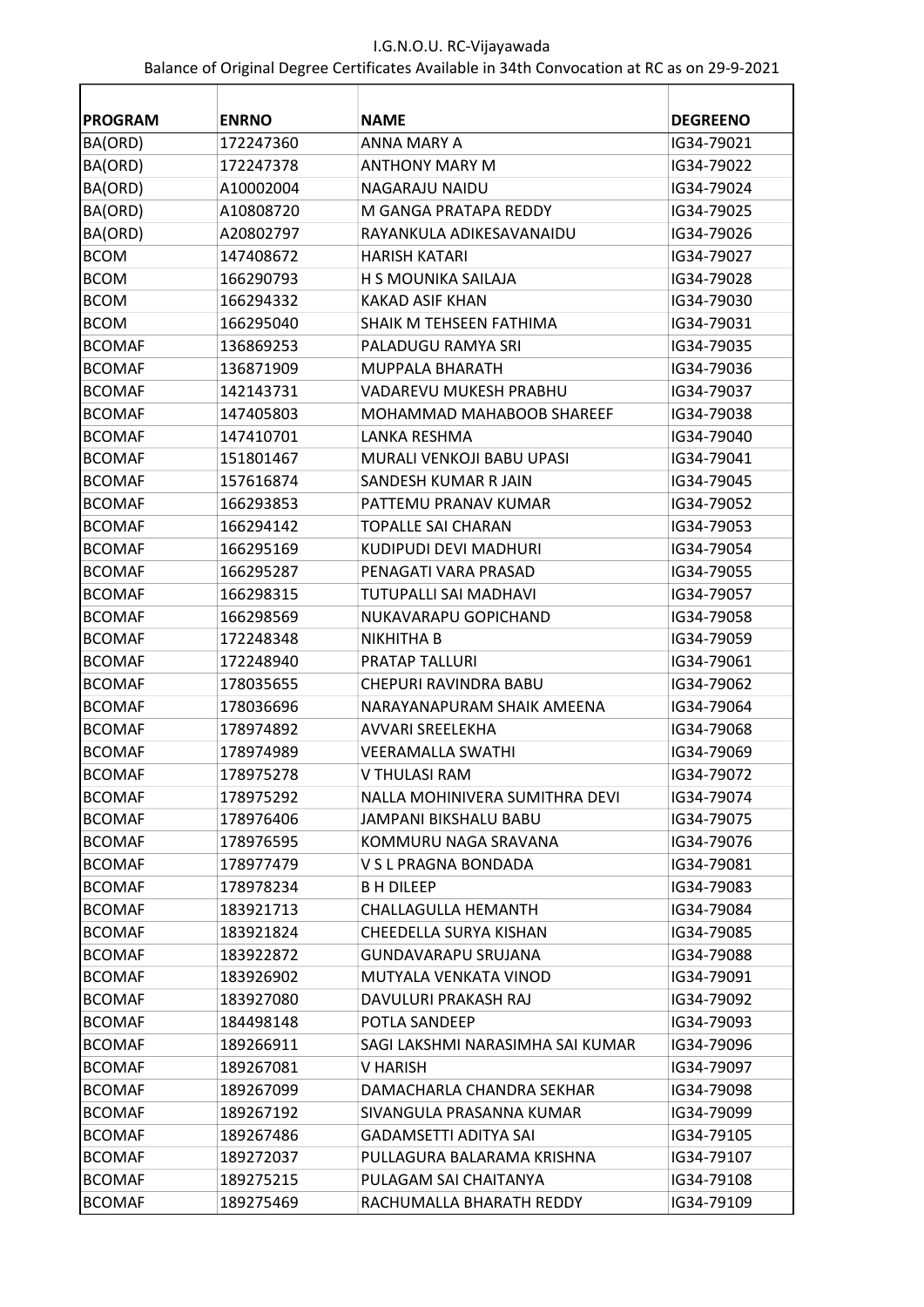| <b>PROGRAM</b> | <b>ENRNO</b> | <b>NAME</b>                                   | <b>DEGREENO</b> |
|----------------|--------------|-----------------------------------------------|-----------------|
| <b>BCOMAF</b>  | 189275509    | MUTTUMARI RAMU RAJAMANI                       | IG34-79110      |
| <b>BCOMAF</b>  | 189284522    | <b>GANNAVARAPU RAMAKRISHNA</b>                | IG34-79113      |
| <b>BCOMAF</b>  | 189285420    | <b>KARANAM VENKATESH</b>                      | IG34-79114      |
| <b>BCOMAF</b>  | 189816300    | P ABHIGNAVALLI LALITHA KAMAKSHI               | IG34-79115      |
| <b>BCOMAF</b>  | 190629236    | PALAKOLANU MANOHAR REDDY                      | IG34-79119      |
| <b>BCOMAF</b>  | 190629480    | RAMAKRISHNA SALLURI                           | IG34-79120      |
| <b>BCOMAF</b>  | 191596456    | SIVARATHRI KALYAN                             | IG34-79123      |
| <b>BCOMAF</b>  | 191596607    | KUNDA GANGADHAR                               | IG34-79125      |
| <b>BCOMAF</b>  | 191596639    | <b>GONGADA SIMHACHALAM</b>                    | IG34-79126      |
| <b>BCOMAF</b>  | 191596653    | R MAHIDAR REDDY                               | IG34-79127      |
| <b>BCOMAF</b>  | 191596718    | VENNAPUSA RAJASEKHAR REDDY                    | IG34-79128      |
| <b>BCOMAF</b>  | 191596811    | <b>CHITRA ACHANTI</b>                         | IG34-79129      |
| <b>BCOMAF</b>  | 191596890    | DARAPUREDDY VENKATA S R ANJANEYULU            | IG34-79131      |
| <b>BCOMAF</b>  | 191596915    | <b>GOVINDU TEIA BABU</b>                      | IG34-79132      |
| <b>BCOMAF</b>  | 191597211    | KUNDA REVATHI                                 | IG34-79135      |
| <b>BCOMAF</b>  | 191597419    | JONNALAGADDA VENKATA SATYA MEGADEI IG34-79137 |                 |
| <b>BCOMAF</b>  | 191597623    | <b>GARIKALA GANGADHAR</b>                     | IG34-79139      |
| <b>BCOMAF</b>  | 191599420    | <b>G AKHIL RAJEEV REDDY</b>                   | IG34-79146      |
| <b>BCOMAF</b>  | 191599548    | PENTA HEMANTH                                 | IG34-79147      |
| <b>BCOMAF</b>  | 191599641    | PALLAVURU VEERA POORNA KAMAKSHI               | IG34-79148      |
| <b>BCOMCAA</b> | 147403870    | MUMMIDI RAGA SINDHURA                         | IG34-79152      |
| <b>BCOMFCA</b> | 166297338    | VASUDEVA SASANKA BHALAKI                      | IG34-79154      |
| <b>BCOMFCA</b> | 166300246    | NAGA SEKHAR DASARI                            | IG34-79155      |
| <b>BCOMFCA</b> | 189266610    | <b>KESHAVA KUMAR R</b>                        | IG34-79156      |
| <b>BLIS</b>    | 183926855    | <b>GUJJARLAPUDI SUNIL</b>                     | IG34-79160      |
| <b>BLIS</b>    | 186767120    | MOKKARALA SATISH KUMAR                        | IG34-79161      |
| <b>BLIS</b>    | 187173091    | <b>ANKITA YADAV</b>                           | IG34-79163      |
| <b>BLIS</b>    | 192069898    | RAKESH SWAMI                                  | IG34-79164      |
| BSC(ORD)       | 166297567    | KASU LOKESWARI                                | IG34-79377      |
| <b>BSCN</b>    | 172252370    | TANOORI NAGAMANI                              | IG34-79387      |
| <b>DDT</b>     | 166299284    | KANNA SRINIVASARAO                            | IG34-79447      |
| <b>DDT</b>     | 166300181    | POTHUREDDY NAGARAJU                           | IG34-79449      |
| <b>DDT</b>     | 178976531    | SURAGANI SAMBA SIVA RAO                       | IG34-79452      |
| <b>DDT</b>     | 178976556    | DONTHAGANI GOWTHAMI                           | IG34-79453      |
| <b>DDT</b>     | 178976563    | <b>BHEERLA RATNA BABU</b>                     | IG34-79454      |
| <b>DDT</b>     | 178976588    | <b>MOTHUKURI GOPI</b>                         | IG34-79455      |
| <b>DDT</b>     | 186761033    | LANKA VIJAY KUMAR                             | IG34-79456      |
| <b>DDT</b>     | 189266105    | VAMSI KRISHNA G                               | IG34-79459      |
| <b>DDT</b>     | 189266112    | MEDISETTI ESWARA VENKATA PAVAN                | IG34-79460      |
| DDT            | 189266137    | PRASAD SORAKAYALA                             | IG34-79461      |
| <b>DDT</b>     | 189266169    | MOTUKURI LAKSHMI RANGASWAMY                   | IG34-79462      |
| <b>DDT</b>     | 189266223    | S VIJAYA BHASKAR RAO                          | IG34-79464      |
| <b>DDT</b>     | 189266230    | RAMAKRISHNA BOLLEPOGU                         | IG34-79465      |
| <b>DDT</b>     | 189266287    | <b>GANTA VINOD KUMAR</b>                      | IG34-79466      |
| DDT            | 189266302    | NAGA SUBRAHMANYESWARA RAO DADI                | IG34-79468      |
| DDT            | 189266334    | RIKKA SRAVAN KUMAR                            | IG34-79470      |
| <b>DDT</b>     | 189266341    | RIKKA KANAKAREDDY                             | IG34-79471      |
| <b>DDT</b>     | 189266373    | P PRATAP SINGH NALLAGORLA                     | IG34-79473      |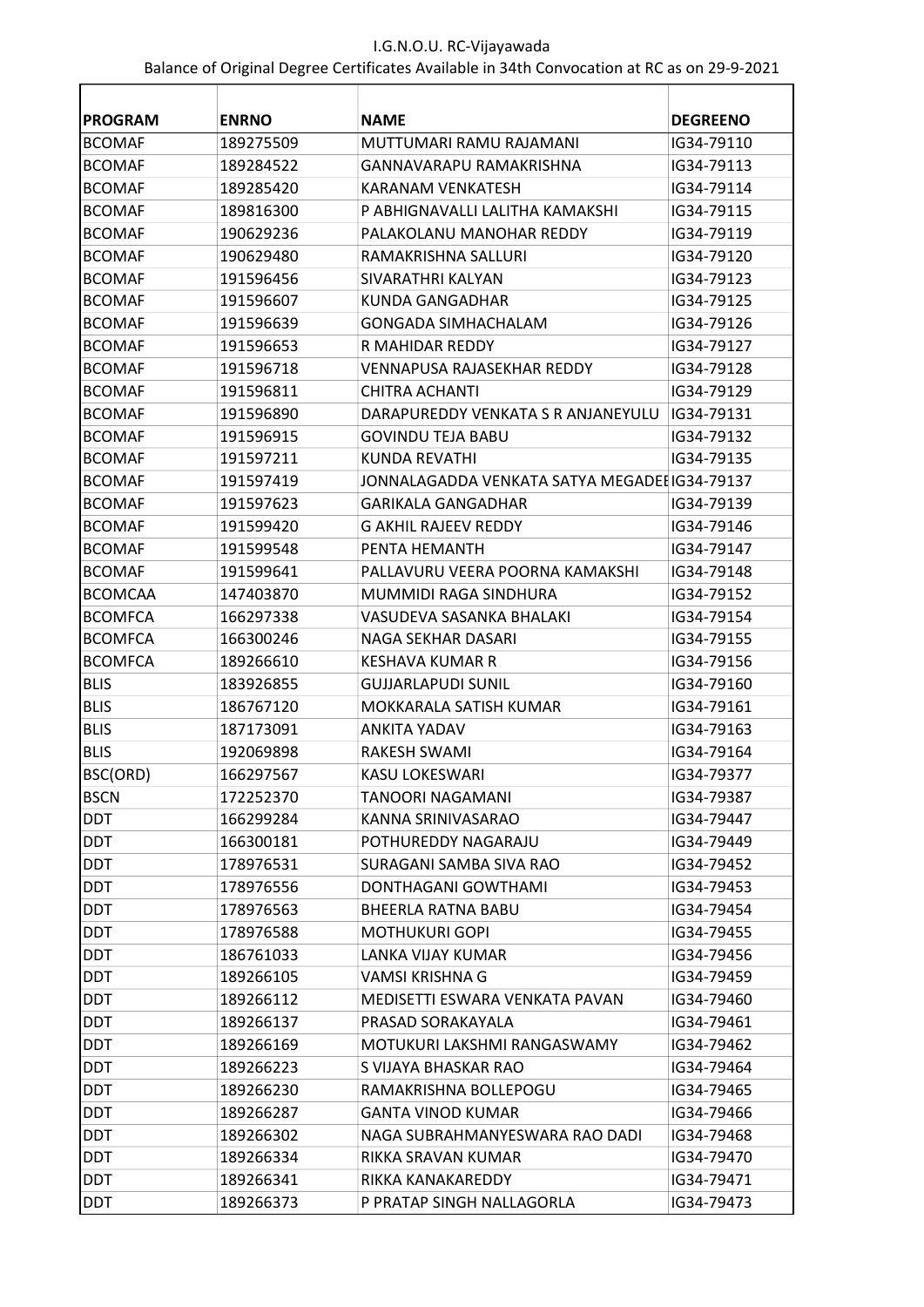| <b>PROGRAM</b>             | <b>ENRNO</b> | <b>NAME</b>                       | <b>DEGREENO</b> |
|----------------------------|--------------|-----------------------------------|-----------------|
| <b>DDT</b>                 | 189266398    | CHINTA ASHOK KUMAR                | IG34-79475      |
| <b>DDT</b>                 | 189266406    | CHINTA PRASAD                     | IG34-79476      |
| <b>DDT</b>                 | 189269838    | <b>ADI RAMESH</b>                 | IG34-79477      |
| <b>DDT</b>                 | 189271178    | JAYA BABU VEMULA                  | IG34-79478      |
| <b>DDT</b>                 | 189271960    | P VINOD KUMAR                     | IG34-79479      |
| <b>DDT</b>                 | 189279892    | JEELAN AHMED S                    | IG34-79480      |
| <b>DDT</b>                 | 189284697    | POTHARLANKA KARTHIK BABU          | IG34-79481      |
| <b>DNHE</b>                | 166290200    | GANGULA VENKATA NAGA MOUNIKA      | IG34-79482      |
| <b>DNHE</b>                | 166290217    | NIMMARAJU VENKATA GOPI SRAVANT    | IG34-79483      |
| <b>DNHE</b>                | 166290224    | TEJASWI MATURI                    | IG34-79484      |
| <b>DNHE</b>                | 166290231    | ALAPATI SAHITHI                   | IG34-79485      |
| <b>MAH</b>                 | 167114436    | <b>MAHENDRA SINGH</b>             | IG34-79490      |
| <b>MAH</b>                 | 172181430    | VIKAS                             | IG34-79492      |
| <b>MAH</b>                 | 172181834    | RAVINDRA KUMAR YADAV              | IG34-79493      |
| <b>MAH</b>                 | 176874401    | DEEPAK KUMAR                      | IG34-79495      |
| MAH                        | 176874497    | <b>SUNIL KUMAR</b>                | IG34-79496      |
| <b>MAH</b>                 | 176875055    | <b>INDRAJEET KUMAR DWIVEDI</b>    | IG34-79497      |
| <b>MAH</b>                 | 177295888    | PINJARI SHAISHAVALI               | IG34-79499      |
| <b>MAH</b>                 | 179652395    | VATSAVAYI VVSN VARMA              | IG34-79501      |
| <b>MAH</b>                 | 181338195    | <b>GARIKIPATI PRIYA VENNELA</b>   | IG34-79502      |
| <b>MAPC</b>                | 176380859    | <b>BABY PRASHANTHI BIRUDUKOTA</b> | IG34-79506      |
| <b>MAPC</b>                | 176875592    | RAJNI NAGAR                       | IG34-79507      |
| <b>MAPC</b>                | 176876666    | RINA SINGH                        | IG34-79508      |
| <b>MAPC</b>                | 177296184    | PENDEM GOWTHAMI                   | IG34-79510      |
| <b>MAPC</b>                | 181336920    | MAHESWARI ERPINA                  | IG34-79513      |
| <b>MAPY</b>                | 181985860    | KASUBABU                          | IG34-79516      |
| <b>MARD</b>                | 177693363    | PAKALA CHIRANJEEVI                | IG34-79517      |
| <b>MBADFM</b>              | 199355903    | DURGA PARAMESWARI VARANASI        | IG34-79518      |
| <b>MBADHRM</b>             | 167110034    | <b>BIKASH KUMAR SAH</b>           | IG34-79519      |
| <b>MBADOM</b>              | 183760040    | KAPIL BHARIJA                     | IG34-79522      |
| <b>MBADOM</b>              | 183921405    | <b>VIJAY KIRAN LANKE</b>          | IG34-79523      |
|                            | 157615399    | <b>BANDRALLA RAVIKUMAR</b>        | IG34-79524      |
| <b>MCOM</b><br><b>MCOM</b> | 162032291    | PRAVINA B                         |                 |
|                            |              |                                   | IG34-79525      |
| <b>MCOM</b>                | 166295477    | S DINESH KUMAR                    | IG34-79526      |
| <b>MCOM</b>                | 167114680    | REETA KUMARI                      | IG34-79528      |
| <b>MCOM</b>                | 176383847    | JESUDASU BOMMANABOINA             | IG34-79530      |
| <b>MCOM</b>                | 177296446    | MATTAM GOWRI SHANKAR              | IG34-79531      |
| <b>MCOM</b>                | 179652625    | M FAREEDA BANU                    | IG34-79532      |
| <b>MCOMFT</b>              | 189266524    | POLLEPALLI SAI SUNDEEP            | IG34-79535      |
| <b>MCOMFT</b>              | 189266531    | SAPARE BHAVANI BAI                | IG34-79536      |
| <b>MCOMMAFS</b>            | 189266570    | VASAMSETTI PRATHIBHA              | IG34-79538      |
| MEC                        | 158425488    | SUDARSAN BISWAL                   | IG34-79542      |
| MEC                        | 176380304    | <b>BANDARU SRINU</b>              | IG34-79544      |
| MEC                        | 176382021    | JYOTSNA JOSHI                     | IG34-79545      |
| MEG                        | 151802856    | <b>SYED TAHERA</b>                | IG34-79546      |
| MEG                        | 157617504    | MALLIKARJUNA RAO PALLE            | IG34-79547      |
| <b>MEG</b>                 | 172181271    | CHINMAYA SAHOO                    | IG34-79550      |
| MEG                        | 172247504    | M VENKATA MYTHILI LATHA           | IG34-79551      |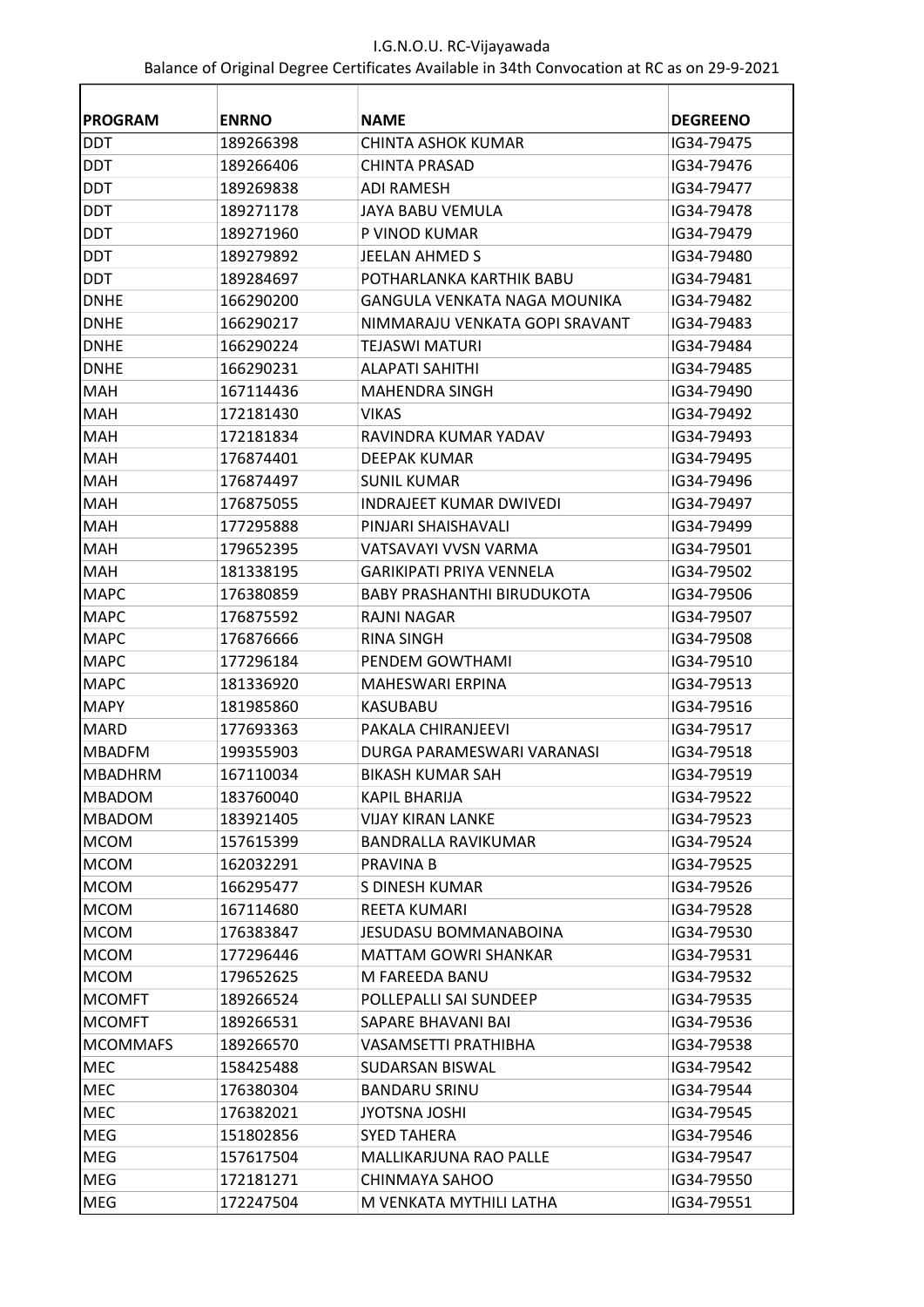| <b>PROGRAM</b> | <b>ENRNO</b> | <b>NAME</b>                    | <b>DEGREENO</b> |
|----------------|--------------|--------------------------------|-----------------|
| <b>MEG</b>     | 172250344    | LAYA JOSE                      | IG34-79552      |
| <b>MEG</b>     | 177295974    | <b>SHAIK HAFEEZ</b>            | IG34-79553      |
| <b>MEG</b>     | 177692845    | RAJAN SINGH                    | IG34-79554      |
| <b>MEG</b>     | 181336730    | NIHARI GADIRAJU                | IG34-79555      |
| <b>MEG</b>     | 181338489    | KHADERABAD ALIA PARVEEN        | IG34-79556      |
| <b>MEG</b>     | 181985807    | NISHANT KUMAR                  | IG34-79558      |
| <b>MHD</b>     | 181977680    | <b>MOHAN GIRI</b>              | IG34-79560      |
| <b>MHD</b>     | 181986934    | AMRITA                         | IG34-79561      |
| <b>MPA</b>     | 152451763    | ROHIT JAISAWAL                 | IG34-79562      |
| <b>MPA</b>     | 158591174    | AJAYA KUMAR YADAV              | IG34-79563      |
| <b>MPA</b>     | 158591199    | MRITYUNJAI PRASAD TRIPATHI     | IG34-79564      |
| <b>MPA</b>     | 162095705    | RAVINDRA SINGH                 | IG34-79565      |
| MPA            | 167113750    | AAROHAN DOGRA                  | IG34-79567      |
| <b>MPA</b>     | 167114221    | <b>G RAVINDER</b>              | IG34-79568      |
| <b>MPA</b>     | 170129806    | KISHORE KUNDERU                | IG34-79569      |
| <b>MPA</b>     | 172181289    | PRAKASH KUMAR SHAH             | IG34-79570      |
| <b>MPA</b>     | 172181669    | <b>NISHANT KUMAR</b>           | IG34-79572      |
| <b>MPA</b>     | 176379578    | KOTAPATI UDAYA REKHA           | IG34-79573      |
| <b>MPA</b>     | 176381660    | HARSHA VARDHAN NAIK.           | IG34-79574      |
| <b>MPA</b>     | 176874780    | ANDEEP KUMAR                   | IG34-79576      |
| <b>MPA</b>     | 178611483    | YUDHISHTHIRA KUMAR             | IG34-79579      |
| <b>MPA</b>     | 182097124    | MANOJ SINGH SIKARWAR           | IG34-79583      |
| <b>MPS</b>     | 162102223    | JITENDRA SINGH TYAGI           | IG34-79584      |
| <b>MPS</b>     | 167113799    | SANJEEV BHARDWAJ               | IG34-79585      |
| <b>MPS</b>     | 168772480    | SUNIL KUMAR MAURYA             | IG34-79586      |
| <b>MPS</b>     | 181337036    | KARANAM DEEPA                  | IG34-79590      |
| <b>MSCDFSM</b> | 151806323    | <b>SWETA RANI</b>              | IG34-79595      |
| <b>MSO</b>     | 151807221    | <b>BUSI PRIYALINI</b>          | IG34-79598      |
| <b>MSO</b>     | 172181612    | ANANATA SINGH                  | 1G34-79600      |
| <b>MSO</b>     | 176382710    | DEVISETTY SHALINI LAKSHMI      | IG34-79602      |
| <b>MSO</b>     | 177295469    | SILVIA HANNA WILLIAMS          | IG34-79604      |
| <b>MSO</b>     | 181336858    | S ALEKHYA                      | IG34-79606      |
| <b>MSO</b>     | 181979004    | <b>JAINAB KHATOON</b>          | IG34-79607      |
| PGDAST         | 186767485    | SAKSHI SIVA RAMAKRISHNA        | IG34-79613      |
| PGDCA          | 170131010    | VINUKONDA SATHYANARAYANA       | IG34-79614      |
| <b>PGDCA</b>   | 186761950    | REDDY ANUPAMA                  | IG34-79615      |
| PGDDM          | 185170922    | YOGESH SINGH                   | IG34-79618      |
| <b>PGDDM</b>   | 188322178    | PRAVIN KUMAR                   | IG34-79619      |
| <b>PGDESD</b>  | 181337907    | KIRAN LINGALA                  | IG34-79621      |
| PGDFSQM        | 186767643    | LAKSHMI JAYASRI AKKIRAJU       | IG34-79624      |
| <b>PGDIBO</b>  | 162032291    | PRAVINA B                      | IG34-79625      |
| <b>PGDIBO</b>  | 166295477    | S DINESH KUMAR                 | IG34-79626      |
| <b>PGDIBO</b>  | 167114680    | REETA KUMARI                   | IG34-79628      |
| <b>PGDIBO</b>  | 172247511    | MANGALA SREENIVAS GOUD PADMASH | IG34-79629      |
| <b>PGDIBO</b>  | 176381391    | SAPARAY AJAY CHANDRA           | IG34-79630      |
| <b>PGDIBO</b>  | 181336668    | REPAKULA SIVA                  | IG34-79631      |
| <b>PGDIBO</b>  | 181337638    | MADULLAPALLI SANTHI PRIYA      | IG34-79632      |
| <b>PGDIBO</b>  | 186762952    | TALLA SWARNA LAKSHMI           | IG34-79634      |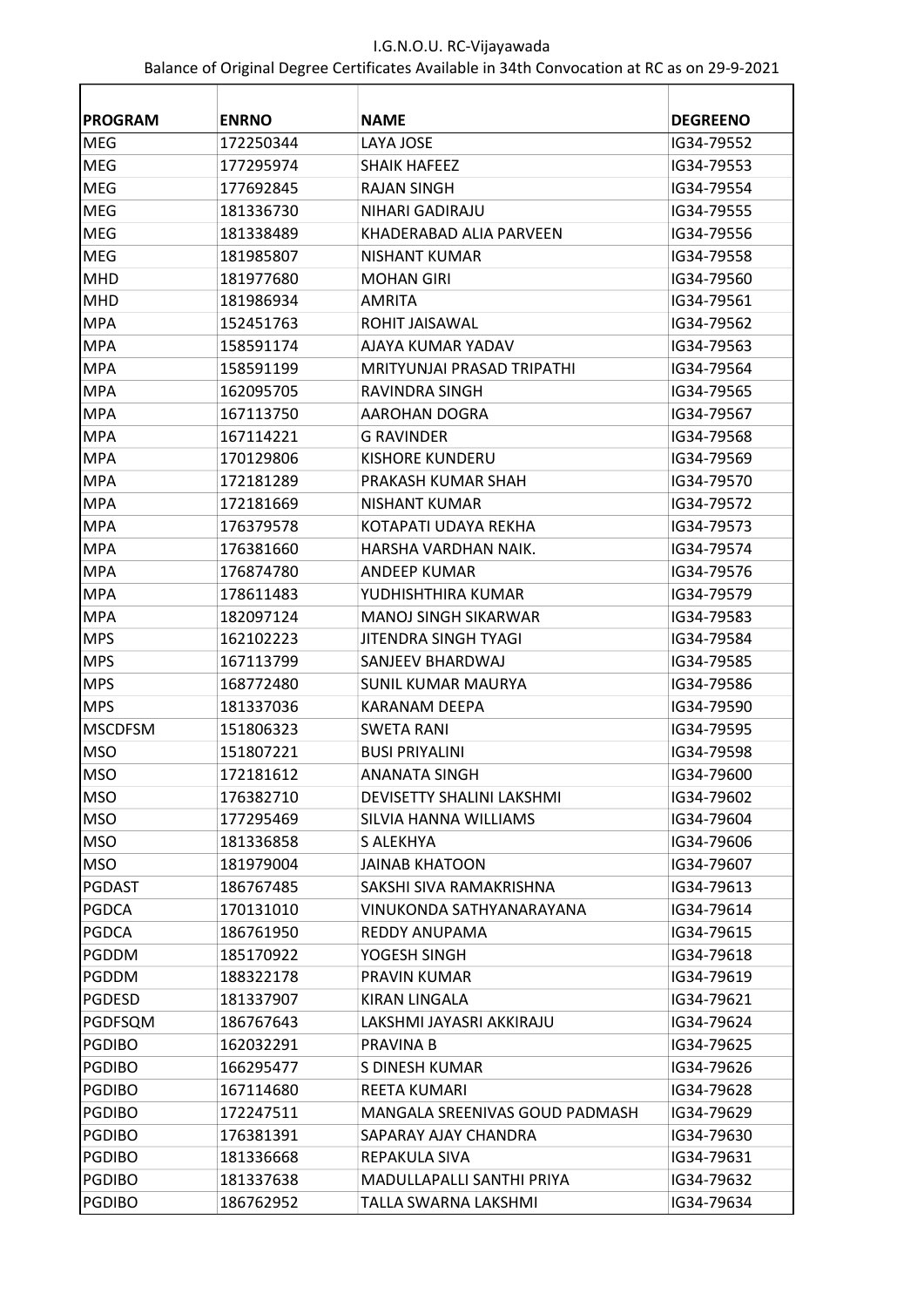| <b>PROGRAM</b> | <b>ENRNO</b> | <b>NAME</b>                                   | <b>DEGREENO</b> |
|----------------|--------------|-----------------------------------------------|-----------------|
| <b>PGDIBO</b>  | 186762984    | C AYESHA SIDDIQUA                             | IG34-79635      |
| <b>PGDIBO</b>  | 186763431    | <b>G SWETHA</b>                               | IG34-79636      |
| <b>PGDIBO</b>  | 191593239    | <b>ALAJANGI SRAVANTHI</b>                     | IG34-79638      |
| <b>PGDIBO</b>  | 191594033    | <b>CHOUTAPALLI LOKESH</b>                     | IG34-79640      |
| <b>PGDIBO</b>  | 191598474    | GOPI SRINIVASARAO SWARNALA                    | IG34-79641      |
| <b>PGDIM</b>   | 158585170    | <b>HARINDRA UPADHYAY</b>                      | IG34-79642      |
| <b>PGDIM</b>   | 172181010    | <b>LAWRENCE DCUNHA</b>                        | IG34-79643      |
| <b>PGDOM</b>   | 120334348    | <b>VEMURI LAKSHMI NARAYANA</b>                | IG34-79647      |
| <b>PGDPSM</b>  | 191599777    | NELAKURTHI BHAGYA SREE                        | IG34-79649      |
| <b>PGDRD</b>   | 191599071    | KRAPA JABEZ DAVID                             | IG34-79650      |
| <b>PGDUPDL</b> | 190629583    | JOHN STEVENSON PATRA                          | IG34-79653      |
| BA(MAJ)BPC     | 157616566    | PEGADA AKHILA                                 | IG34-180684     |
| BA(MAJ)EEC     | 130053892    | <b>VIKAS KUMAR SHARMA</b>                     | IG34-180685     |
| BA(MAJ)EEC     | 165358392    | <b>HARSHIT GUPTA</b>                          | IG34-180686     |
| BA(MAJ)EEC     | 167111788    | <b>VIKRANT PUNDIR</b>                         | IG34-180687     |
| BA(MAJ)EEG     | 152610135    | <b>NARENDER SINGH</b>                         | IG34-180688     |
| BA(MAJ)EEG     | 158571940    | <b>MITHUN MOHANAN P</b>                       | IG34-180691     |
| BA(MAJ)EEG     | 167112923    | <b>AFJAL AHMED</b>                            | IG34-180694     |
| BA(MAJ)EEG     | 167115287    | <b>PESHEN</b>                                 | IG34-180695     |
| BA(MAJ)EHD     | 147409223    | NYSHADHAM POORNIMA NAGA DIVYA LATHIG34-180699 |                 |
| BA(MAJ)EHI     | 136429258    | MD SHADAT FARUQUE                             | IG34-180701     |
| BA(MAJ)EHI     | 148316297    | <b>AMIT KUSHWAHA</b>                          | IG34-180703     |
| BA(MAJ)EHI     | 152625142    | <b>MANTU BEHERA</b>                           | IG34-180704     |
| BA(MAJ)EHI     | 158040536    | PARVEEN KUMAR                                 | IG34-180706     |
| BA(MAJ)EHI     | 158587508    | SAIKH MOHAMMAD JUBER                          | IG34-180708     |
| BA(MAJ)EHI     | 158590506    | <b>RAMVEER</b>                                | IG34-180710     |
| BA(MAJ)EHI     | 165149797    | <b>MOHAMMAD SHOUKEEN</b>                      | IG34-180711     |
| BA(MAJ)EHI     | 167110636    | ANURAG KUMAR MISHRA                           | IG34-180712     |
| BA(MAJ)EHI     | 167111226    | <b>SUBHASH</b>                                | IG34-180713     |
| BA(MAJ)EHI     | 172184070    | NARENDRA                                      | IG34-180718     |
| BA(MAJ)EPA     | 143073193    | PANKAJ KANYAL                                 | IG34-180723     |
| BA(MAJ)EPA     | 148315833    | SK MD BADRUL HAQUE                            | IG34-180724     |
| BA(MAJ)EPA     | 150026716    | KAILASH JAT                                   | IG34-180725     |
| BA(MAJ)EPA     | 155121296    | PARVEEN KUMAR                                 | IG34-180728     |
| BA(MAJ)EPA     | 155126446    | <b>AVINASH KUMAR</b>                          | IG34-180729     |
| BA(MAJ)EPA     | 158570346    | <b>VIRENDRA SINGH</b>                         | IG34-180730     |
| BA(MAJ)EPA     | 158586649    | <b>SUNIL KUMAR</b>                            | IG34-180732     |
| BA(MAJ)EPA     | 162093550    | MADHAV PRASAD DIXIT                           | IG34-180735     |
| BA(MAJ)EPA     | 165587892    | <b>ANIL KUMAR</b>                             | IG34-180739     |
| BA(MAJ)EPA     | 167110690    | RAVI YADAV                                    | IG34-180740     |
| BA(MAJ)EPA     | 167111494    | RANVIJAY SINGH BHADORIYA                      | IG34-180741     |
| BA(MAJ)EPA     | 167112883    | <b>ANKUR PRAJAPATI</b>                        | IG34-180742     |
| BA(MAJ)EPA     | 171498476    | RAVINDRA KUMAR BHALOTHIYA                     | IG34-180743     |
| BA(MAJ)EPA     | 172182424    | <b>ADARSH PRAKASH</b>                         | IG34-180744     |
| BA(MAJ)EPA     | 172182646    | ANKUSH SHARMA                                 | IG34-180746     |
| BA(MAJ)EPA     | 172183021    | ARTABANDHU SAHOO                              | IG34-180747     |
| BA(MAJ)EPS     | 148317962    | SHRI PRAKASH YADAV                            | IG34-180748     |
| BA(MAJ)EPS     | 165364221    | PAPPU YADAV                                   | IG34-180751     |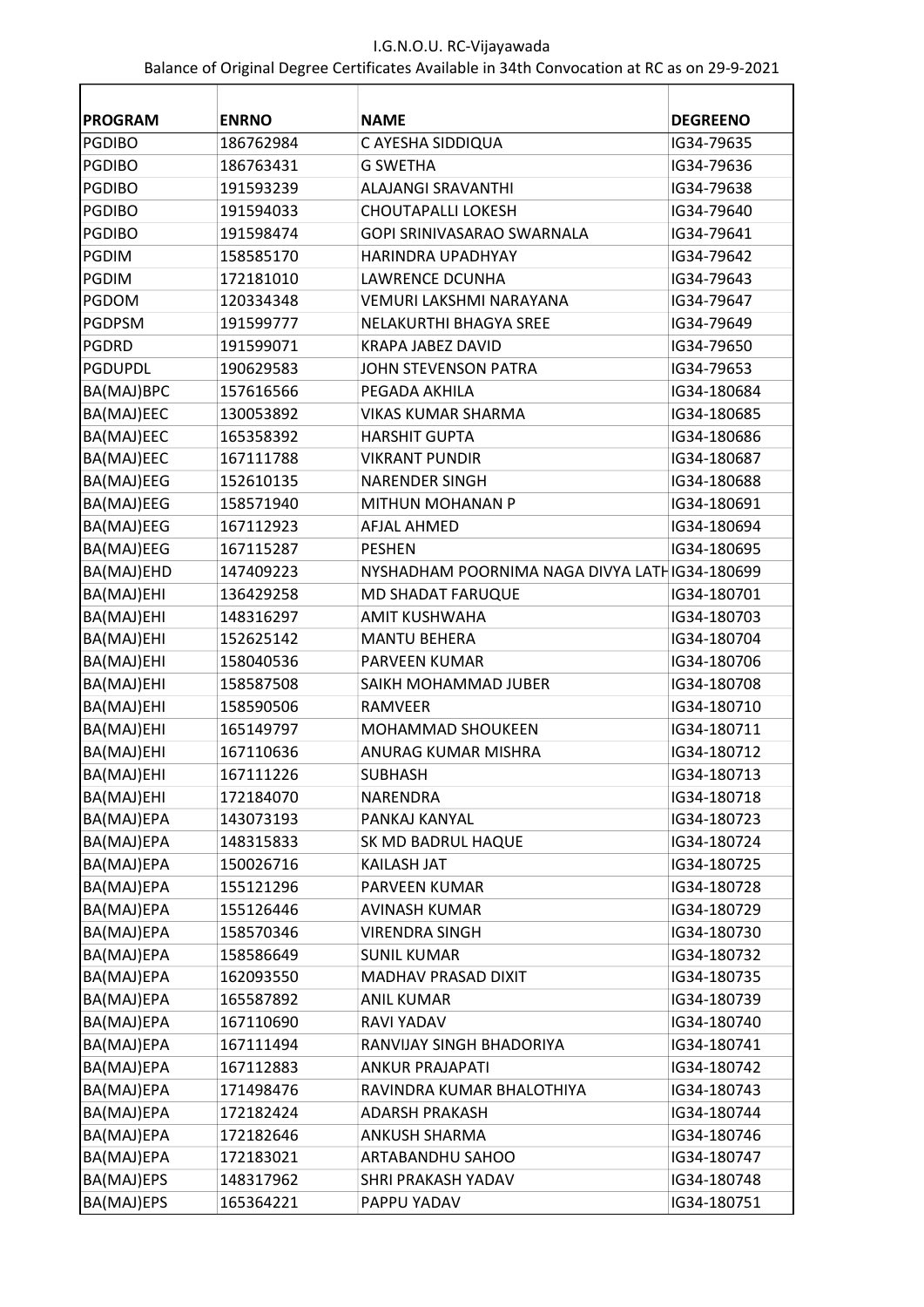| <b>PROGRAM</b> | <b>ENRNO</b> | <b>NAME</b>                 | <b>DEGREENO</b> |
|----------------|--------------|-----------------------------|-----------------|
| BA(MAJ)EPS     | 167108693    | <b>MURARI LAL</b>           | IG34-180752     |
| BA(MAJ)ESO     | 148302020    | <b>MAHIPAL SINGH</b>        | IG34-180758     |
| BA(MAJ)ESO     | 152626366    | <b>SHIV SHANKER KUMAR</b>   | IG34-180760     |
| BA(MAJ)ESO     | 158585582    | <b>BHAJAN SINGH</b>         | IG34-180761     |
| BA(MAJ)ESO     | 162092320    | RAJ KUMAR SWAMI             | IG34-180764     |
| BA(MAJ)ESO     | 162093876    | <b>VINOD KUMAR</b>          | IG34-180766     |
| BA(MAJ)ESO     | 166618975    | <b>NARENDAR SINGH</b>       | IG34-180769     |
| BA(MAJ)ESO     | 167110421    | <b>SONIA KUMARI</b>         | IG34-180770     |
| BA(MAJ)ESO     | 167110819    | <b>RAKESH KUMAR</b>         | IG34-180771     |
| BA(MAJ)ESO     | 167111749    | <b>DILEEP PRAJAPATI</b>     | IG34-180773     |
| BA(MAJ)ESO     | 172183766    | <b>KAMALESH YADAV</b>       | IG34-180780     |
| BA(MAJ)ESO     | 176874164    | <b>RAVINDER SINGH</b>       | IG34-180783     |
| BA(MAJ)ESO     | 176874330    | RAKESH CHANDRA MAHATO       | IG34-180784     |
| BA(ORD)        | 148318410    | <b>DINESH KUMAR</b>         | IG34-180790     |
| BA(ORD)        | 152626287    | RADHESHYAM SINGH            | IG34-180791     |
| BA(ORD)        | 162093149    | <b>NAVEEN KUMAR</b>         | IG34-180795     |
| BA(ORD)        | 163115222    | <b>SHAIK SADIQ HUSSAIN</b>  | IG34-180797     |
| BA(ORD)        | 165140633    | <b>SHARAT SINGH</b>         | IG34-180798     |
| BA(ORD)        | 167109251    | PUSHPENDRA SINGH            | IG34-180800     |
| BA(ORD)        | 167110263    | <b>AMIT JUREL</b>           | IG34-180801     |
| BA(ORD)        | 167111122    | <b>KAPIL MALIK</b>          | IG34-180804     |
| BA(ORD)        | 167111154    | YOGESH BALASAHEB BHOR       | IG34-180805     |
| BA(ORD)        | 167112084    | ASHISH SINGH NARWARIYA      | IG34-180806     |
| BA(ORD)        | 167112568    | <b>ANIL KUMAR</b>           | IG34-180807     |
| BA(ORD)        | 168005047    | <b>OM PRAKASH</b>           | IG34-180809     |
| BA(ORD)        | 172182850    | <b>SHUBHAM BHATT</b>        | IG34-180814     |
| BA(ORD)        | 172183268    | SHANKAR SINGH RAJAWAT       | IG34-180815     |
| BA(ORD)        | 172183623    | <b>RAVINDRA RATHORE</b>     | IG34-180817     |
| <b>BCOM</b>    | 143082375    | <b>GURU PRASAD</b>          | IG34-180830     |
| <b>BCOM</b>    | 157611449    | DEVARAKONDA KALYAN          | IG34-180832     |
| <b>BCOM</b>    | 157620108    | VEERUBHOTLA SAI KRISHNA     | IG34-180833     |
| <b>BCOM</b>    | 166296028    | MEDAM SNEHA                 | IG34-180834     |
| <b>BCOM</b>    | 166298275    | MANDAPATI GOVARDHANA SAI    | IG34-180836     |
| <b>BCOM</b>    | 166298648    | CHEBROLU MONISH VENKATA SAI | IG34-180837     |
| <b>BCOM</b>    | 168108507    | A SHANMUGA PRIYA            | IG34-180840     |
| <b>BCOMAF</b>  | 117540614    | POOJITH MOHAN KRISHNA DAMA  | IG34-180849     |
| <b>BCOMAF</b>  | 142143448    | SNEHA MAGANTI               | IG34-180850     |
| <b>BCOMAF</b>  | 157617131    | MEDEPALLI VENKATESWARLU     | IG34-180854     |
| <b>BCOMAF</b>  | 162032110    | RACHAPUDI L K R MOUNIKA     | IG34-180856     |
| <b>BCOMAF</b>  | 166294468    | AKELLA SIVA SANKARA SASTRI  | IG34-180860     |
| <b>BCOMAF</b>  | 166295230    | <b>MUTTANGI SANTOSH</b>     | IG34-180862     |
| <b>BCOMAF</b>  | 172248957    | THOTA LEELAVATHI            | IG34-180867     |
| <b>BCOMAF</b>  | 172248971    | KILLAMSETTI KAIVALYA        | IG34-180868     |
| <b>BCOMAF</b>  | 172249823    | DONDETI RAMA KRISHNA        | IG34-180869     |
| <b>BCOMAF</b>  | 172249966    | <b>G SANDEEP</b>            | IG34-180871     |
| <b>BCOMAF</b>  | 172251575    | RAMPALLI SURESH KUMAR       | IG34-180872     |
| <b>BCOMAF</b>  | 178035347    | MALLADI V N S K RAVI TEJA   | IG34-180874     |
| <b>BCOMAF</b>  | 178035537    | <b>BATTULA AKHIL</b>        | IG34-180875     |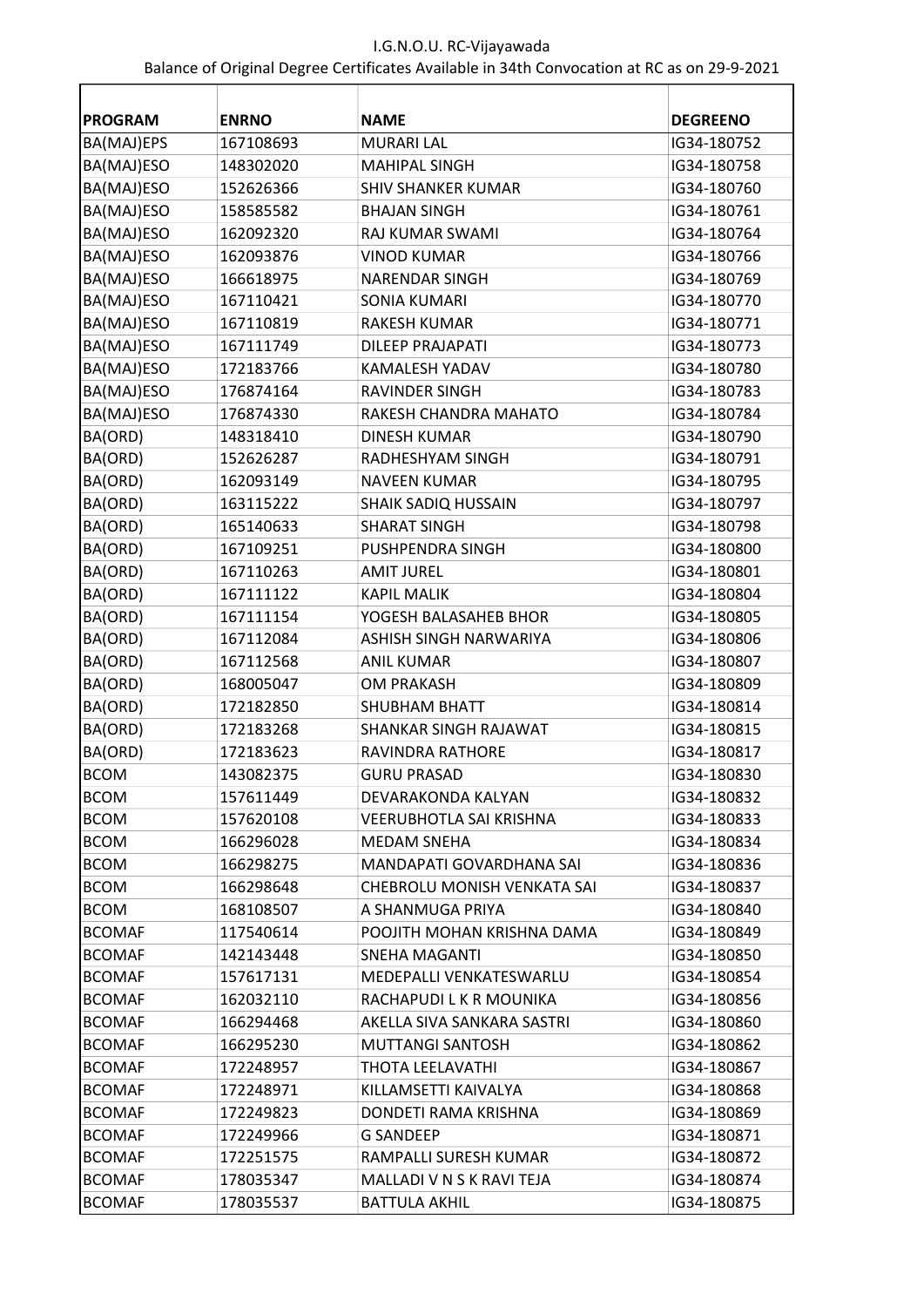| <b>PROGRAM</b> | <b>ENRNO</b> | <b>NAME</b>                        | <b>DEGREENO</b> |
|----------------|--------------|------------------------------------|-----------------|
| <b>BCOMAF</b>  | 178035616    | <b>VELLALA RAMALINGESWAR REDDY</b> | IG34-180876     |
| <b>BCOMAF</b>  | 178036958    | <b>GURRAM CHANDRA SEKHAR</b>       | IG34-180878     |
| <b>BCOMAF</b>  | 178974918    | <b>NALLA RAVI TEJA</b>             | IG34-180879     |
| <b>BCOMAF</b>  | 178975396    | <b>BONEPALLI HEMALATHA</b>         | IG34-180880     |
| <b>BCOMAF</b>  | 178976270    | LAHARI RAMESWARI MENDI             | IG34-180881     |
| <b>BCOMAF</b>  | 178978076    | AAMUDALA NAVEEN KUMAR              | IG34-180882     |
| <b>BCOMAF</b>  | 183921698    | S SOWMIYA VARSHINI                 | IG34-180884     |
| <b>BCOMAF</b>  | 183926769    | KURAPATI PRUDHVI RAJ               | IG34-180885     |
| <b>BCOMAF</b>  | 183927058    | AKKALA KESAVA KAMAKSHI             | IG34-180886     |
| <b>BCOMAF</b>  | 184496778    | DASARIRAJU VINAY KUMAR             | IG34-180890     |
| <b>BCOMAF</b>  | 184498417    | MANDAVA VENKATESH                  | IG34-180892     |
| <b>BCOMAF</b>  | 189266739    | <b>DUGGEMPUDI SATISH</b>           | IG34-180893     |
| <b>BCOMAF</b>  | 189266778    | MAKAM NAGA JAGAN                   | IG34-180894     |
| <b>BCOMAF</b>  | 189267042    | <b>GONTINA TATAJI</b>              | IG34-180899     |
| <b>BCOMAF</b>  | 189267146    | KARNA ADITHYAVARDHAN               | IG34-180900     |
| <b>BCOMAF</b>  | 189267185    | KAMULURI BABJAN                    | IG34-180901     |
| <b>BCOMAF</b>  | 189275548    | SARIKONDA DRONA KUMAR RAJU         | IG34-180903     |
| <b>BCOMAF</b>  | 189284482    | DHARA PAVAN                        | IG34-180904     |
| <b>BCOMAF</b>  | 190628740    | <b>CHINTA NAGA BABU</b>            | IG34-180906     |
| <b>BCOMAF</b>  | 190629164    | <b>TADIPARTHI SIVA SUNEEL</b>      | IG34-180908     |
| <b>BCOMAF</b>  | 191596621    | KARANAM SWATHI                     | IG34-180912     |
| <b>BCOMAF</b>  | 191596836    | SHOLINGAPURAM NAGAMANI             | IG34-180915     |
| <b>BCOMAF</b>  | 191596961    | <b>DARSI RENUKESWAR</b>            | IG34-180916     |
| <b>BCOMAF</b>  | 191597125    | <b>GUNDLURI VENUGOPAL</b>          | IG34-180918     |
| <b>BCOMAF</b>  | 191597243    | <b>BADATALA YASWANTH</b>           | IG34-180920     |
| <b>BCOMAF</b>  | 191597347    | CHINNEM GURU BRAHMAM               | IG34-180923     |
| <b>BCOMAF</b>  | 191597354    | HARSHAVARDHAN REDDY KONDAVEETI     | IG34-180924     |
| <b>BCOMAF</b>  | 191597694    | KARUMANCHI VENKATA SUDHEER         | IG34-180925     |
| <b>BCOMAF</b>  | 191598277    | <b>JAKKAMPOODI RAHUL</b>           | IG34-180929     |
| BCOMAF         | 191598879    | BOLLA SATHVIK SANJAY KUMAR REDDY   | IG34-180930     |
| <b>BCOMFCA</b> | 178976438    | KOPPULA HEMA LATHA                 | IG34-180933     |
| <b>BLIS</b>    | 176382330    | CHALLAGUNDLA VIVEKANANDA SWAMY     | IG34-180940     |
| <b>BLIS</b>    | 189275967    | <b>GAJJI TIRUMAL RAO</b>           | IG34-180942     |
| <b>BLIS</b>    | 190629419    | LANKA SIVANAGARAJU                 | IG34-180943     |
| <b>BLIS</b>    | 191592688    | V S RAM PRASAD P                   | IG34-180944     |
| <b>BLIS</b>    | 192066742    | <b>PRINCE</b>                      | IG34-180945     |
| <b>DDT</b>     | 189266065    | <b>NALI SURESH</b>                 | IG34-181652     |
| <b>DDT</b>     | 189266359    | APPANA VENKATA RAMPRASAD           | IG34-181654     |
| DDT            | 189817001    | E VENKU NAIDU                      | IG34-181656     |
| <b>DDT</b>     | 195923805    | <b>B SREENIVASULU</b>              | IG34-181657     |
| DDT            | 197182105    | M MOHAN                            | IG34-181658     |
| <b>DDT</b>     | 199356310    | BODIREDDY JAGAPATHIBABU            | IG34-181659     |
| <b>DDT</b>     | 199356328    | KANCHI HARITHA                     | IG34-181660     |
| DDT            | 199356335    | <b>BOMMAGANI NAVEEN</b>            | IG34-181661     |
| DDT            | 199376939    | KATHI CHINNAREDDAPPA               | IG34-181662     |
| DDT            | 199376946    | PIDATALA YUVARAJU                  | IG34-181663     |
| DDT            | 199376953    | M SREEKUMAR                        | IG34-181664     |
| <b>DDT</b>     | 199376992    | NAGGALLA SURENDRA KUMAR            | IG34-181665     |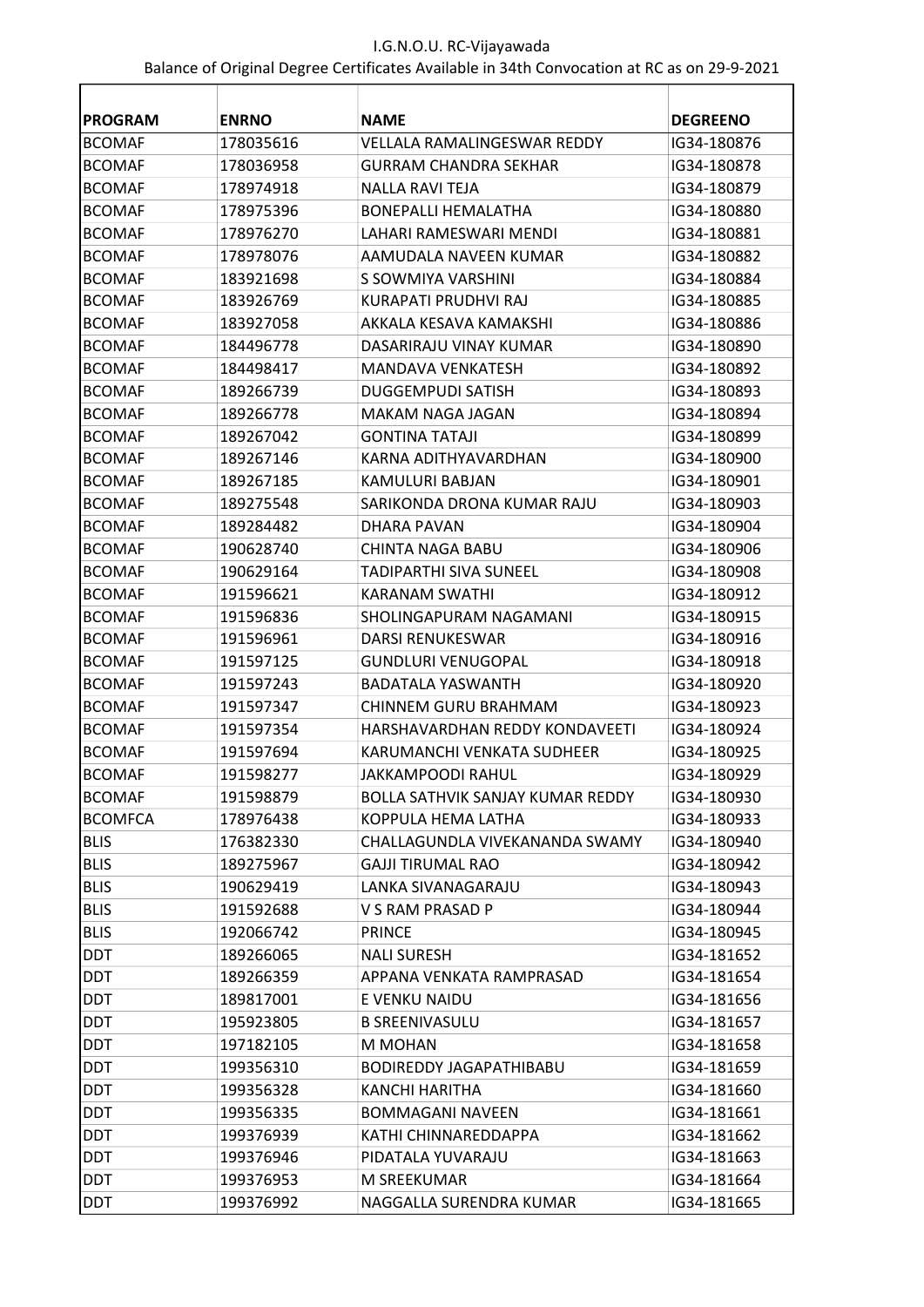| <b>PROGRAM</b> | <b>ENRNO</b> | <b>NAME</b>                    | <b>DEGREENO</b> |
|----------------|--------------|--------------------------------|-----------------|
| <b>DDT</b>     | 199377006    | VADDEMAN SUBHASH               | IG34-181666     |
| <b>DDT</b>     | 199378767    | <b>G CHIRANJEEVULU</b>         | IG34-181667     |
| <b>DDT</b>     | 199783832    | <b>B VENKATESULU</b>           | IG34-181668     |
| <b>DDT</b>     | 199784160    | C NAGARAJAN                    | IG34-181669     |
| <b>DDT</b>     | 199785449    | DEVARAKONDA NARESH             | IG34-181670     |
| <b>DECE</b>    | 197176799    | PUNNAM CHITHKALA               | IG34-181671     |
| <b>DIM</b>     | 167109545    | RAVI KUMAR NAGARAPU            | IG34-181672     |
| <b>DNHE</b>    | 181336066    | YARROJU SAI KARUNYA            | IG34-181675     |
| <b>DNHE</b>    | 186763298    | MEKALA JAYAPANDU YADAV         | IG34-181676     |
| <b>DNHE</b>    | 191597583    | LAKSHMI H                      | IG34-181678     |
| MAEDU          | 166298053    | THULIMELLI JAYABABU            | IG34-181679     |
| <b>MAEDU</b>   | 166299704    | T G IGNATIUS SANDHYARANI       | IG34-181681     |
| <b>MAH</b>     | 168109523    | ASHISH                         | IG34-181683     |
| <b>MAH</b>     | 172181390    | <b>BANTI KUMAR</b>             | IG34-181684     |
| <b>MAH</b>     | 181985290    | SANTOSH KUMAR                  | IG34-181685     |
| MAH            | 185170488    | ABHIMANYU KUMAR SINGH          | IG34-181687     |
| <b>MAH</b>     | 186764433    | VENKATA LAKSHMI SAILAJA KOTHUR | IG34-181688     |
| <b>MAH</b>     | 186766634    | IYOTI LAKRA                    | IG34-181690     |
| <b>MAH</b>     | 186766641    | TEEGALA LATHA DATTU            | IG34-181691     |
| MAH            | 188321975    | <b>BABU RAM</b>                | IG34-181692     |
| <b>MBADFM</b>  | 093820105    | SREEKUMAR P                    | IG34-181693     |
| <b>MBADHRM</b> | 126306829    | MADHURA SWAPNA JONNALA         | IG34-181694     |
| MBADHRM        | 172181081    | NEERAJ GUSAIN                  | IG34-181695     |
| <b>MCOM</b>    | 162027891    | SURAPARAJU BHARGAV SAI RAMAKRI | IG34-181699     |
| <b>MCOM</b>    | 168109018    | PULIKANTI SURESH REDDY         | IG34-181701     |
| <b>MCOM</b>    | 172250312    | KAYALA SAI NAVEENA             | IG34-181702     |
| <b>MCOM</b>    | 177296747    | SAMANTH KUMAR VACHANALA        | IG34-181704     |
| <b>MCOM</b>    | 186762683    | <b>BHARPET SUMEERA</b>         | IG34-181706     |
| <b>MCOM</b>    | 186763020    | PALLEPATI SUNEETHA DEVI        | IG34-181709     |
| <b>MEC</b>     | 167113781    | ANAND KRISHNA DIXIT            | IG34-181711     |
| MEG            | 159603493    | RASHMI KUMARI                  | IG34-181712     |
| MEG            | 168108861    | VALLURU HEPSIBA NIRMALA        | IG34-181714     |
| MEG            | 176875729    | <b>NILU KUMARI</b>             | IG34-181718     |
| MEG            | 177295247    | SHAIK HURMATH BEGUM            | IG34-181719     |
| MEG            | 177297108    | PINJARI SHAKUN BEE             | IG34-181721     |
| MEG            | 186761778    | <b>SAKARAY MADHURI</b>         | IG34-181726     |
| MEG            | 186764949    | <b>MYLAPUR PUJITHA</b>         | IG34-181727     |
| MEG            | 186765861    | <b>KONDRU RAJU</b>             | IG34-181728     |
| <b>MHD</b>     | 162095593    | <b>NITIN KUMAR</b>             | IG34-181729     |
| <b>MHD</b>     | 181978080    | <b>KRISHAN KUMAR</b>           | IG34-181730     |
| <b>MPA</b>     | 162095579    | RAM CHANDRA SHARMA             | IG34-181731     |
| <b>MPA</b>     | 167114285    | RAKESH K KARAN                 | IG34-181732     |
| <b>MPA</b>     | 172181794    | <b>BRIJESH YADAV</b>           | IG34-181733     |
| <b>MPA</b>     | 176380644    | <b>BANDARI SIDDESWARI</b>      | IG34-181735     |
| <b>MPA</b>     | 176874520    | <b>MOHIT KUMAR</b>             | IG34-181737     |
| <b>MPA</b>     | 177693553    | ADONI NAGARAJU                 | IG34-181739     |
| <b>MPA</b>     | 181978407    | <b>JAMAL AHMED</b>             | IG34-181741     |
| <b>MPA</b>     | 181985309    | <b>PARVEEN</b>                 | IG34-181742     |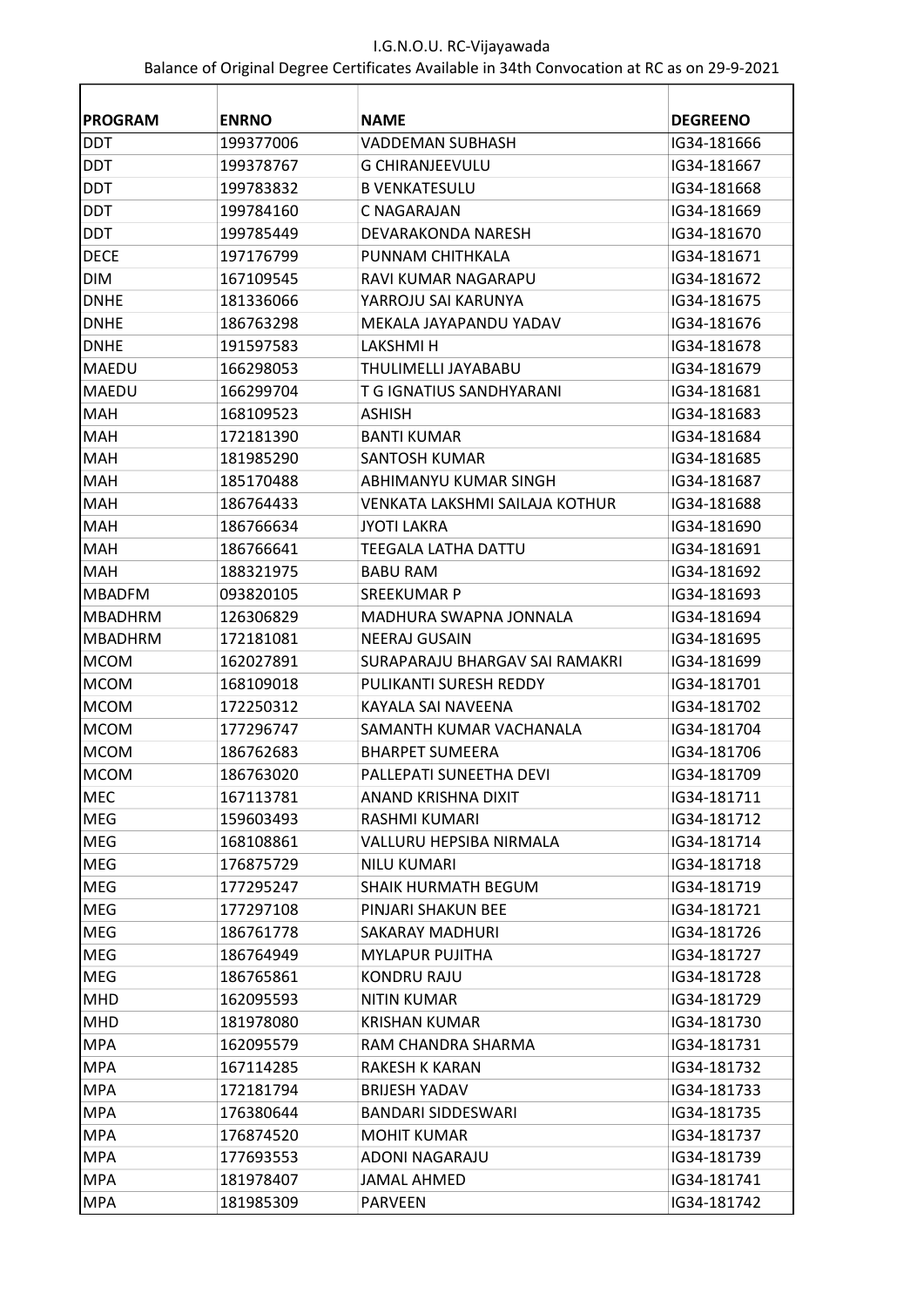| <b>PROGRAM</b> | <b>ENRNO</b> | <b>NAME</b>                                    | <b>DEGREENO</b> |
|----------------|--------------|------------------------------------------------|-----------------|
| <b>MPA</b>     | 181986848    | <b>AJEET</b>                                   | IG34-181743     |
| <b>MPA</b>     | 185170313    | <b>RAMESH KUMAR</b>                            | IG34-181744     |
| <b>MPS</b>     | 157615256    | KUNCHALA VENKATESWARLU                         | IG34-181746     |
| <b>MPS</b>     | 162042049    | MUNNA KUMAR                                    | IG34-181747     |
| <b>MPS</b>     | 167113940    | DHANANJAY SHARMA                               | IG34-181749     |
| <b>MPS</b>     | 167114586    | ARVIND                                         | IG34-181750     |
| <b>MPS</b>     | 172248799    | <b>IPPE RAVI KUMAR</b>                         | IG34-181751     |
| <b>MPS</b>     | 176875711    | SATYENDRA SINGH                                | IG34-181752     |
| <b>MPS</b>     | 178611476    | <b>NARESH</b>                                  | IG34-181754     |
| <b>MPS</b>     | 181978041    | PURUSHOTTAM KUMAR                              | IG34-181755     |
| <b>MPS</b>     | 185170718    | AKSHAY KUMAR SAIN                              | IG34-181756     |
| <b>MPS</b>     | 186763890    | ANDE HARIKA                                    | IG34-181757     |
| <b>MPS</b>     | 186765729    | <b>NEELIMA P</b>                               | IG34-181758     |
| <b>MPS</b>     | 186765743    | TIRUMALASETTI RAMYASRI                         | IG34-181759     |
| <b>MPS</b>     | 186766064    | <b>AMULURU SREEKANTH</b>                       | IG34-181760     |
| <b>MSCDFSM</b> | 136872061    | SRIRAMALAKSHMI THOTAKURA                       | IG34-181762     |
| <b>MSO</b>     | 176875134    | SANDEEP KUMAR                                  | IG34-181764     |
| <b>MSO</b>     | 176875539    | HIMMAT SINGH KHANGAROT                         | IG34-181765     |
| <b>MSO</b>     | 180532748    | SAIBA N PARIYAR                                | IG34-181766     |
| <b>MSO</b>     | 181985030    | <b>DINESH KUMAR</b>                            | IG34-181767     |
| <b>MSO</b>     | 185169405    | <b>VIPIN KUMAR</b>                             | IG34-181769     |
| <b>MSO</b>     | 187172717    | <b>JEEVAN KUMAR</b>                            | IG34-181772     |
| <b>MSO</b>     | 187173346    | DASHARATH KUMAR YADAV                          | IG34-181773     |
| <b>PGDAC</b>   | 189280152    | S GOWTHAMI                                     | IG34-181774     |
| <b>PGDCA</b>   | 157617962    | SRIPARTHI BHAVANI                              | IG34-181775     |
| <b>PGDESD</b>  | 197182366    | <b>GUNTI UMA DEVI</b>                          | IG34-181776     |
| <b>PGDHRM</b>  | 126306829    | MADHURA SWAPNA JONNALA                         | IG34-181777     |
| <b>PGDIBO</b>  | 172250312    | KAYALA SAI NAVEENA                             | IG34-181780     |
| <b>PGDIBO</b>  | 177295752    | <b>B BETHESTHA</b>                             | IG34-181781     |
| PGDIBO         | 177296747    | SAMANTH KUMAR VACHANALA                        | IG34-181782     |
| <b>PGDIBO</b>  | 186763020    | PALLEPATI SUNEETHA DEVI                        | IG34-181784     |
| <b>PGDIM</b>   | 152627375    | SHOBHIT GOYAL                                  | IG34-181788     |
| <b>PGDIM</b>   | 157610519    | M MANOHAR CHAKRAVARTHY                         | IG34-181789     |
| <b>PGDIM</b>   | 158585124    | <b>DILEEP KUMAR</b>                            | IG34-181790     |
| <b>PGDIS</b>   | 176380289    | CHEEMALAMARRI SRINIVAS                         | IG34-181793     |
| PGDOM          | 152455603    | <b>MANOJ KUMAR KAUSHIK</b>                     | IG34-181794     |
| PGDOM          | 158585124    | <b>DILEEP KUMAR</b>                            | IG34-181795     |
| PGDOM          | 172181010    | <b>LAWRENCE DCUNHA</b>                         | IG34-181797     |
| BA(MAJ)MTE     | 146520371    | <b>DINESH</b>                                  | IG34-231085     |
| <b>BCOMAF</b>  | 131413808    | YALLAPU BALA VENKATA SAI                       | IG34-231086     |
| <b>BCOMAF</b>  | 147401078    | BOMMISETTY LOKESHSAIVENKATA SANDEEFIG34-231088 |                 |
| BCOMAF         | 147403397    | KUKUNURU KARTHIK PAVAN KUMAR                   | IG34-231089     |
| <b>BCOMAF</b>  | 147404270    | VADLAMUDI MITHUN SARMA                         | IG34-231090     |
| <b>BCOMAF</b>  | 151801331    | YASWANTHA PHANI KAMBALA                        | IG34-231091     |
| <b>BCOMAF</b>  | 157616265    | VADDI SWAROOP THEJA REDDY                      | IG34-231095     |
| <b>BCOMAF</b>  | 160344620    | YELLISETTI BHANU SRI                           | IG34-231096     |
| <b>BCOMAF</b>  | 162027275    | HITESH AGARWAL A                               | IG34-231098     |
| <b>BCOMAF</b>  | 166298164    | YALAMANCHILI SREE AVANIJA CHOWDARY             | IG34-231102     |